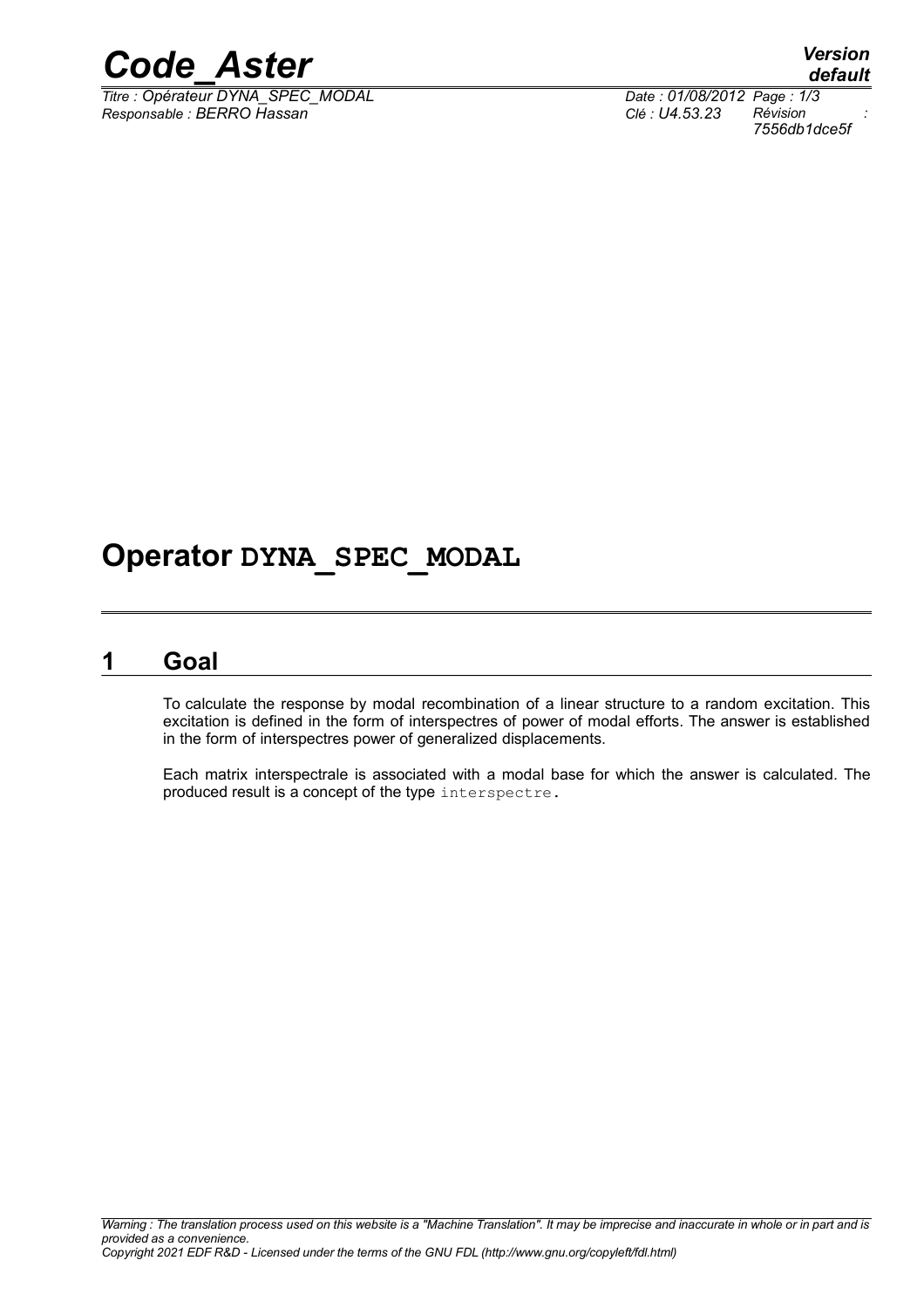# *Code\_Aster Version*

*Titre : Opérateur DYNA\_SPEC\_MODAL Date : 01/08/2012 Page : 2/3 Responsable : BERRO Hassan Clé : U4.53.23 Révision :*

*default 7556db1dce5f*

# **2 Syntax**

tinsp [interspectre] = DYNA\_SPEC\_MODAL **(**

- ♦ BASE\_ELAS\_FLUI = bef, [melasflu]  $\blacklozenge$  VITE FLUI = vitefl  $[R]$
- $\Diamond$  PRECISION =  $/$  1.E-3 [DEFECT] / prec [R]
- $\bullet$  EXCIT = F (
	- ♦ INTE\_SPEC\_GENE = exc , [interspectre] )
- $\Diamond$  OPTION = /  $'ALL'$  [DEFECT] / 'DIAG',
- $\Diamond$  TITLE  $=$  title, [TXM]

**);**